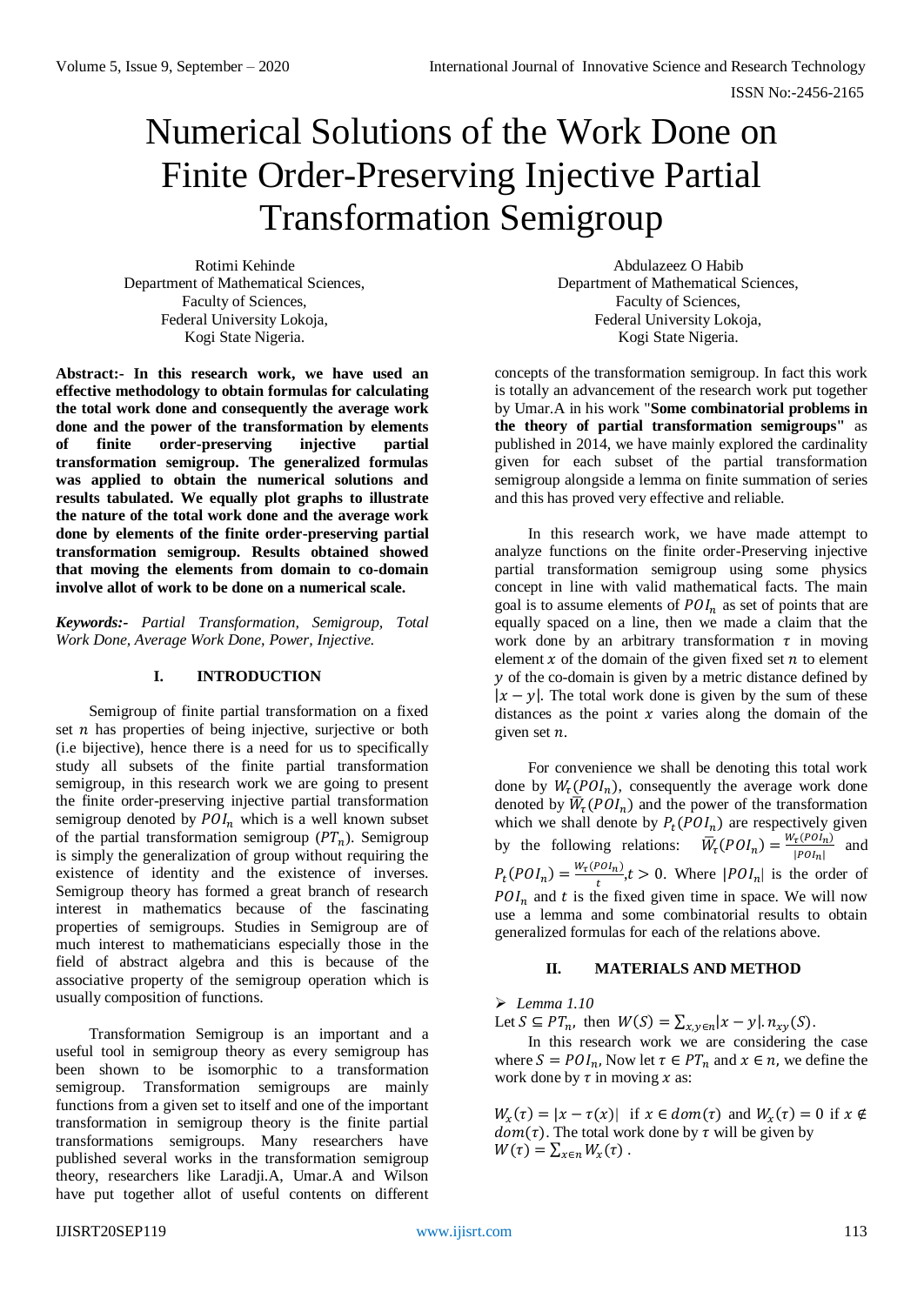ISSN No:-2456-2165

Now for the subset  $POL_n$  of  $PT_n$ , we define the total work done by a transformation  $\tau$  on  $POI_n$  by:  $W_{\tau}(POI_n) = \sum_{\tau \in S} W(\tau)$ .

Also for each  $x, y \in n$ , let  $N_{xy}(POI_n) =$  $\{\tau \in POI_n \mid \tau(x) = y\}$  be the set of all elements of  $POI_n$ which moves x to y and write  $n_{xy}(POI_n) = |N_{xy}(POI_n)|$ , which is the cardinality. Note that;  $W_x(\tau) = |x - \tau(x)|$  for all  $\tau \in N_{xy}(POI_n)$ 

### *Lemma1.11*

Let  $x, y \in n$ . Then  $n_{xy}(POI_n) = \begin{pmatrix} x + y - 2 \\ x - 1 \end{pmatrix}$  $\frac{y-2}{x-1}$ .  $\binom{2n-x-y}{n}$  $\begin{pmatrix} -x - y \\ n - x \end{pmatrix}$ , furthermore for  $0 \le a$  and  $b \le n$ . We let  $POI_{a,b}$  denote the set of all order-preserving partial maps from a to b, then  $|POI_{a,b}| = \left(\begin{array}{c} a+b \end{array}\right)$  $\binom{a+b}{a}$  =  $\binom{a+b}{b}$  $\binom{+}{b}$ . Now if  $a =$ *n* and  $b = n$ , then we obtain that  $|POI_n| = \left(\frac{2n}{n}\right)^n$  $\binom{n}{n}$ . Substituting the result of Lemma 2 into Lemma 1 we obtain that the total work done by elements of  $POI_n$  is given by  $W_{\tau}(POI_{n}) = \sum_{x,y \in n} |x-y| \cdot \binom{x+y-2}{x-1}$  $\binom{+y-2}{x-1} \cdot \binom{2n-x-y}{n-x}$  $\frac{x-y}{n-x}$ ),

The average work done and the power of the transformation are respectively given by:

$$
\overline{W}_\tau(PO I_n) = \frac{\sum_{x,y \in n} |x-y| \binom{x+y-2}{x-1} \binom{2n-x-y}{n-x}}{|P O I_n|} \text{ and } P_t(PO I_n) = \frac{\sum_{x,y \in n} |x-y| \binom{x+y-2}{x-1} \binom{2n-x-y}{n-x}}{t}, t > 0.
$$

It can be shown that

 $W_{\tau}(POI_n) = \sum_{x,y \in n} |x-y| \left( \begin{array}{c} x+y-2 \\ x-1 \end{array} \right)$  $\frac{y}{x-1}$ ).  $\binom{2n-x-y}{n}$  $\binom{-x-y}{n-x}$  =  $(n-1) \times 2^{2n-3}$  for all *n* and this help to reduce the computational procedures.

#### **III. III.RESULTS**

Since we have obtained a generalized formula for  $W_{\tau}(POI_n)$ ,  $\overline{W}_{\tau}(POI_n)$  and  $P_t(POI_n)$  that is true for each value of non-zero and positive  $n(n \leq 10)$ , we now test the formulas for small values of  $n$  and a time in space of 5unit (arbitrarily chosen). This is demonstrated below:

When  $n = 1$  $W_{\tau}(POI_1) = (1 - 1) \times 2^{2-3}$  $W_{\tau}(POI_1) = 0$ , as a consequence of this we have that  $\overline{W}_{\tau}(POI_1) = 0$  and  $P_5(POI_1) = 0$ When  $n = 2$  $W_{\tau}(POI_2) = (2-1) \times 2^{4-3}$  $= 2.00 \times 10^{0}$ 

$$
\overline{W}_{\tau}(POI_2) = \frac{2.00 \times 10^0}{|POI_n|}
$$

$$
= \frac{2.00 \times 10^0}{\binom{2 \times 2}{2}}
$$
  
=  $\frac{2.00 \times 10^0}{6}$   
 $\therefore \overline{W}_{\tau}(\overline{POI}_2) = 3.33 \times 10^{-1}$   
And  $P_5(POI_2) = \frac{W_{\tau}(POI_2)}{5}$   
= 4.00 × 10<sup>-1</sup>

Above is a demonstration of how we have tested the general formulas, note that results are written in scientific notation for consistency, continuing like this for other values of  $n = 3,4,5,6,7,8,9,10$ , the corresponding solutions are as shown in the tables below:

| $\boldsymbol{n}$ | $W_\tau(POI_n)$      | $W_\tau (POI_n)$      |
|------------------|----------------------|-----------------------|
| $\mathbf{1}$     | $0.00 \times 10^{0}$ | $0.00 \times 10^{0}$  |
| $\overline{2}$   | $2.00 \times 10^{0}$ | $3.33 \times 10^{-1}$ |
| 3                | $1.60 \times 10^{1}$ | $8.00 \times 10^{-1}$ |
| $\overline{4}$   | $9.6 \times 10^{1}$  | $1.47 \times 10^{0}$  |
| 5                | $5.12 \times 10^{2}$ | $2.03 \times 10^{0}$  |
| 6                | $2.56 \times 10^{3}$ | $2.77 \times 10^{0}$  |
| $\overline{7}$   | $1.23 \times 10^{4}$ | $3.58 \times 10^{0}$  |
| 8                | $5.73 \times 10^{4}$ | $4.46 \times 10^{0}$  |
| 9                | $2.62 \times 10^{5}$ | $5.39 \times 10^{0}$  |
| 10               | $1.18 \times 10^{6}$ | $6.39 \times 10^{0}$  |

Fig1:- showing the results obtained for the total work done and the average work done by elements of  $POI_n$ .

| $P_5(POI_1)$    | $0.00 \times 10^{0}$  |
|-----------------|-----------------------|
| $P_5(POI_2)$    | $4.00 \times 10^{-1}$ |
| $P_5(POI_3)$    | $3.20 \times 10^{0}$  |
| $P_5(POI_4)$    | $1.92 \times 10^{1}$  |
| $P_5(POI_5)$    | $1.02 \times 10^{2}$  |
| $P_5(POI_6)$    | $5.12 \times 10^{2}$  |
| $P_5(POI_7)$    | $2.46 \times 10^{3}$  |
| $P_5(POI_8)$    | $1.15 \times 10^{4}$  |
| $P_5(POI_9)$    | $5.25 \times 10^{5}$  |
| $P_5(POI_{10})$ | $2.36 \times 10^{5}$  |

Fig 2:- showing the corresponding powers of  $POL_n$  for the given time in space.

The results obtained for the total work done and the average work done is shown pictorially with the aid of graphs as shown in the figures below: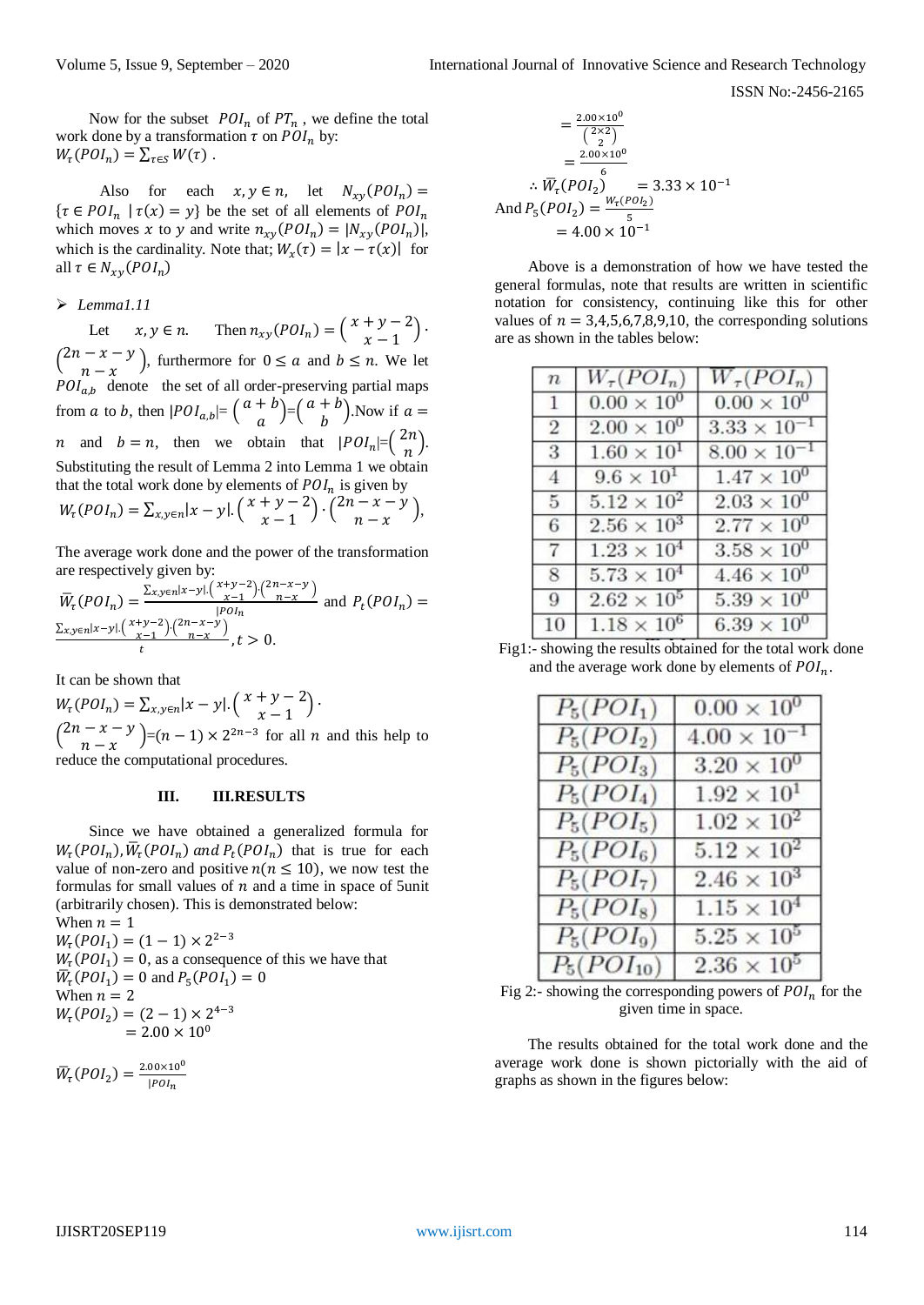

Fig 3:- graph of the total work done on elements of  $POI_n$ 



Fig 4:- graph of the average work done on elements of  $POI_n$ 

#### **IV. IV.CONCLUSION**

We have been able to formulate a generalized formula to represent the numerical solutions of the work done on  $POI_n$  which is clearly one of the subsets of the finite partial transformation semigroup  $POI_n$ . We consequently obtain generalized formulas for the average work done and the power of the transformation, the reliability of these formulas were tested by substituting small values of n and the illustrative graphs shows strong consistency and effectiveness of these formulas. We shall be explicitly looking at the physical significance of the slopes of the graphs obtained in this work in our subsequent research.

#### **REFERENCES**

- [1]. A.Umar, Semigroups of order-decreasing transformations, Ph. D Thesis, University of St Andrews, (1992).
- [2]. A.Umar, On the semigroups of order-decreasing finite full transformations. Proc. Roy. Soc. Edinburgh 120A (1992), 129-142.
- [3]. A.Umar, On certain in finite semigroups of orderdecreasing full transformations,Comm. Algebra 25, (1997), 2987-2999.
- [4]. A.Laradji and A.Umar , On the number of nilpotents in the partial symmetric semigroup. Comm. Algebra 32 (2004), 3017-3023.
- [5]. A.Laradji and A.Umar, On certain finite semigroups of order-decreasing transformations, Semigroup Forum 69 (2004), 184-200.